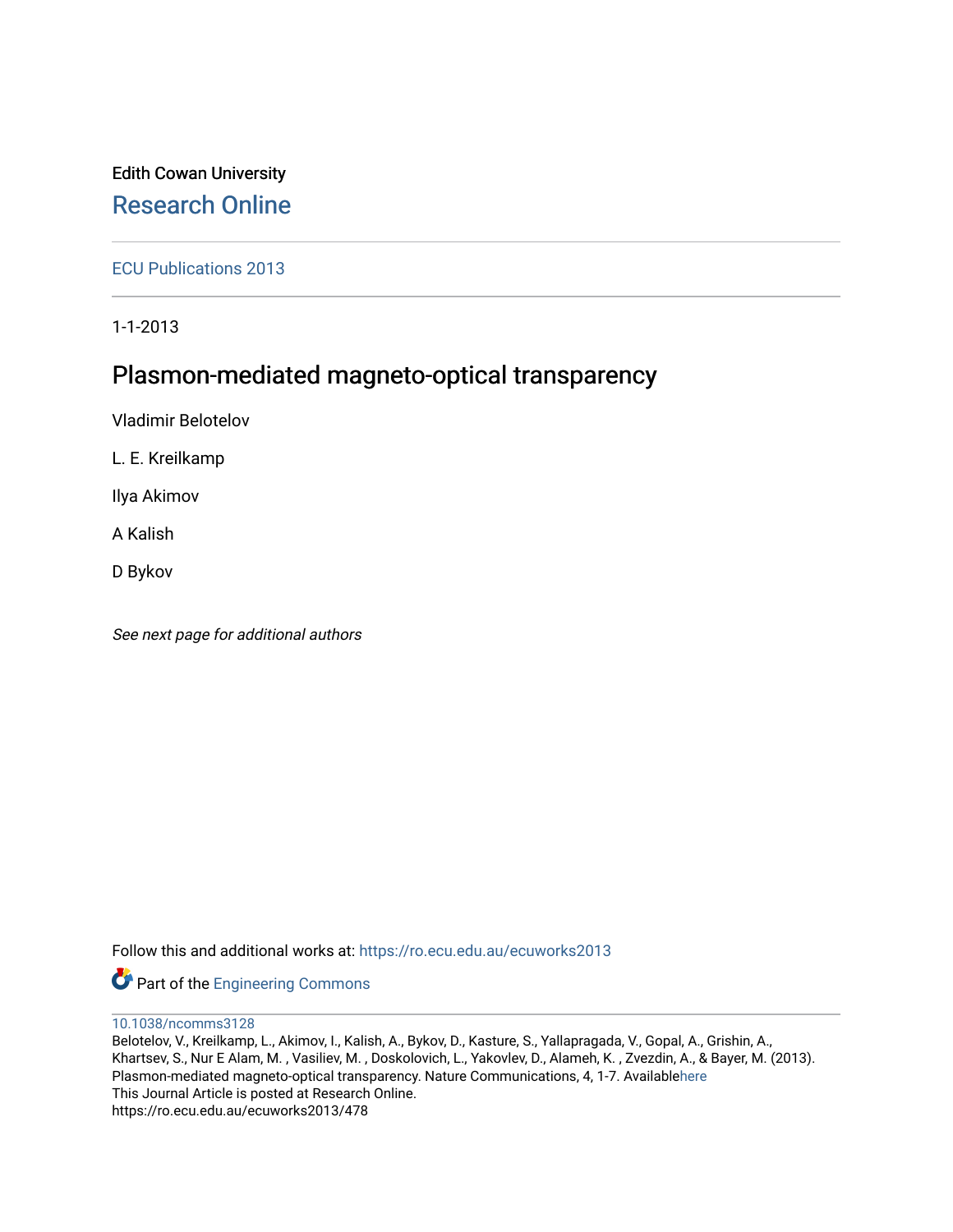# Authors

Vladimir Belotelov, L. E. Kreilkamp, Ilya Akimov, A Kalish, D Bykov, S Kasture, V Yallapragada, A Gopal, A M Grishin, S I Khartsev, Mohammad Nur E Alam, Mikhail Vasiliev, L Doskolovich, D Yakovlev, Kamal Alameh, A K Zvezdin, and M Bayer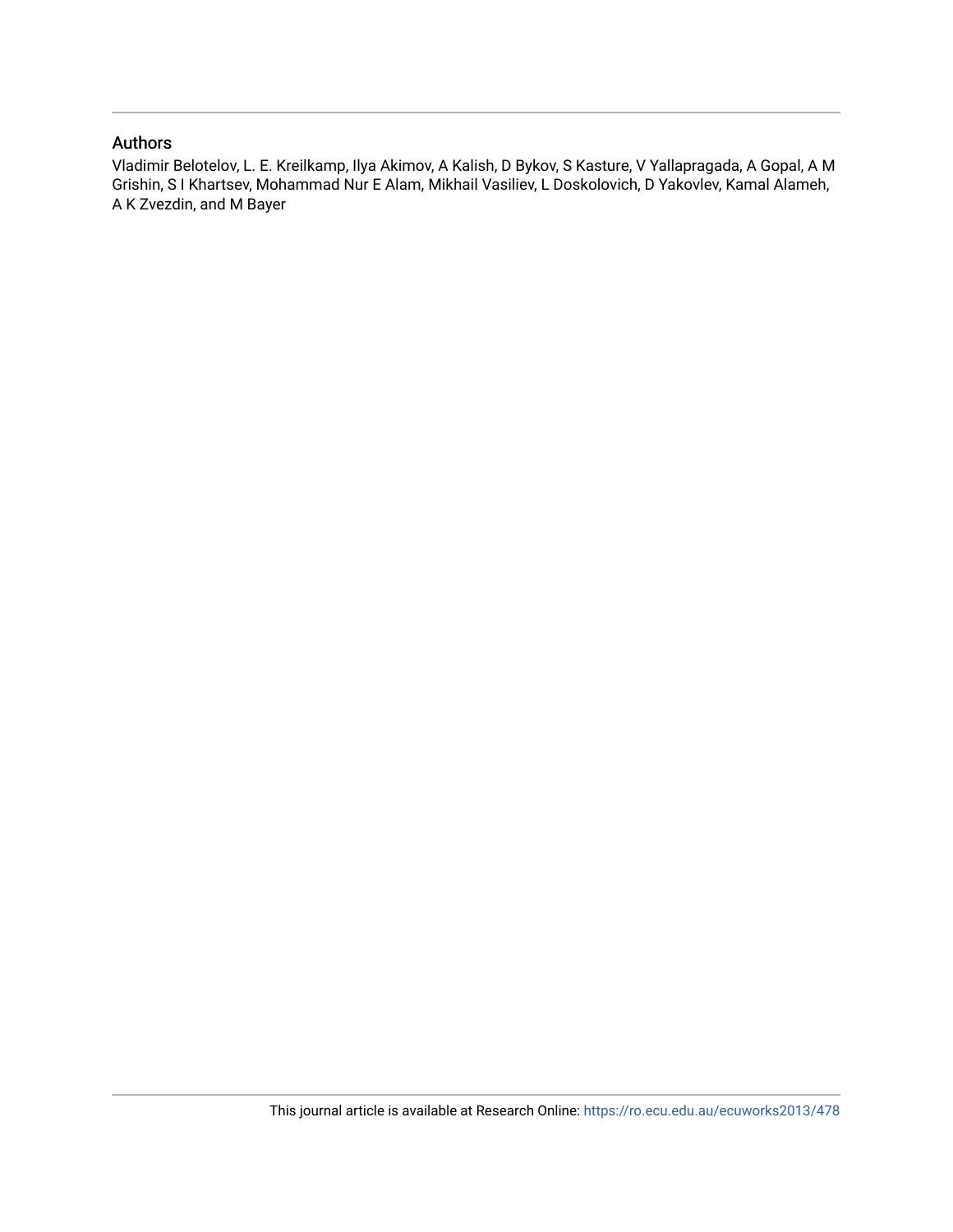

# ARTICLE

Received 26 Mar 2013 | Accepted 7 Jun 2013 | Published 10 Jul 2013

DOI: 10.1038/ncomms3128 **OPEN**

# Plasmon-mediated magneto-optical transparency

V.I. Belotelov<sup>1,2,3</sup>, L.E. Kreilkamp<sup>4</sup>, I.A. Akimov<sup>4,5</sup>, A.N. Kalish<sup>1,2,3</sup>, D.A. Bykov<sup>6</sup>, S. Kasture<sup>7</sup>,

V.J. Yallapragada<sup>7</sup>, Achanta Venu Gopal<sup>7</sup>, A.M. Grishin<sup>8</sup>, S.I. Khartsev<sup>8</sup>, M. Nur-E-Alam<sup>9</sup>, M. Vasiliev<sup>9</sup>,

L.L. Doskolovich<sup>6</sup>, D.R. Yakovlev<sup>4,5</sup>, K. Alameh<sup>9</sup>, A.K. Zvezdin<sup>2,3,10</sup> & M. Bayer<sup>4</sup>

Magnetic field control of light is among the most intriguing methods for modulation of light intensity and polarization on sub-nanosecond timescales. The implementation in nanostructured hybrid materials provides a remarkable increase of magneto-optical effects. However, so far only the enhancement of already known effects has been demonstrated in such materials. Here we postulate a novel magneto-optical phenomenon that originates solely from suitably designed nanostructured metal-dielectric material, the so-called magneto-plasmonic crystal. In this material, an incident light excites coupled plasmonic oscillations and a waveguide mode. An in-plane magnetic field allows excitation of an orthogonally polarized waveguide mode that modifies optical spectrum of the magnetoplasmonic crystal and increases its transparency. The experimentally achieved light intensity modulation reaches 24%. As the effect can potentially exceed 100%, it may have great importance for applied nanophotonics. Further, the effect allows manipulating and exciting waveguide modes by a magnetic field and light of proper polarization.

NATURE COMMUNICATIONS | 4:2128 | DOI: 10.1038/ncomms3128 | [www.nature.com/naturecommunications](http://www.nature.com/naturecommunications) 1

<sup>&</sup>lt;sup>1</sup> Lomonosov Moscow State University, Leninskie Gori, 119991 Moscow, Russia. <sup>2</sup> Prokhorov General Physics Institute, Russian Academy of Sciences, Vavilov street 38, 119991 Moscow, Russia. <sup>3</sup> Russian Quantum Center, 143025 Skolkovo, Moscow Region, Russia. <sup>4</sup> Experimental Physics 2, TU Dortmund University, Otto-Hahn-Strasse 4, 44221 Dortmund, Germany. <sup>5</sup> Ioffe Physical-Technical Institute, Russian Academy of Sciences, Politechnicheskaya 26, 194021 St. Petersburg, Russia. <sup>6</sup> Image Processing Systems Institute, Russian Academy of Sciences, Molodogvardeyskaya 151, 443001 Samara, Russia. 7 Tata Institute of Fundamental Research, Homi Bhabha Road, 400005 Mumbai, India. <sup>8</sup> Royal Institute of Technology, Kungl Tekniska Högskolan, 164 40 Stockholm-Kista, Sweden. <sup>9</sup> Electron Science Research Institute, Edith Cowan University, Joondalup Drive 270, 6027 Joondalup, Western Australia, Australia. <sup>10</sup> Moscow Institute of Physics and Technology (State University), Institutskii 9, 117303 Moscow, Russia. Correspondence and requests for materials should be addressed to V.I.B. (email: [belotelov@physics.msu.ru\)](mailto:belotelov@physics.msu.ru).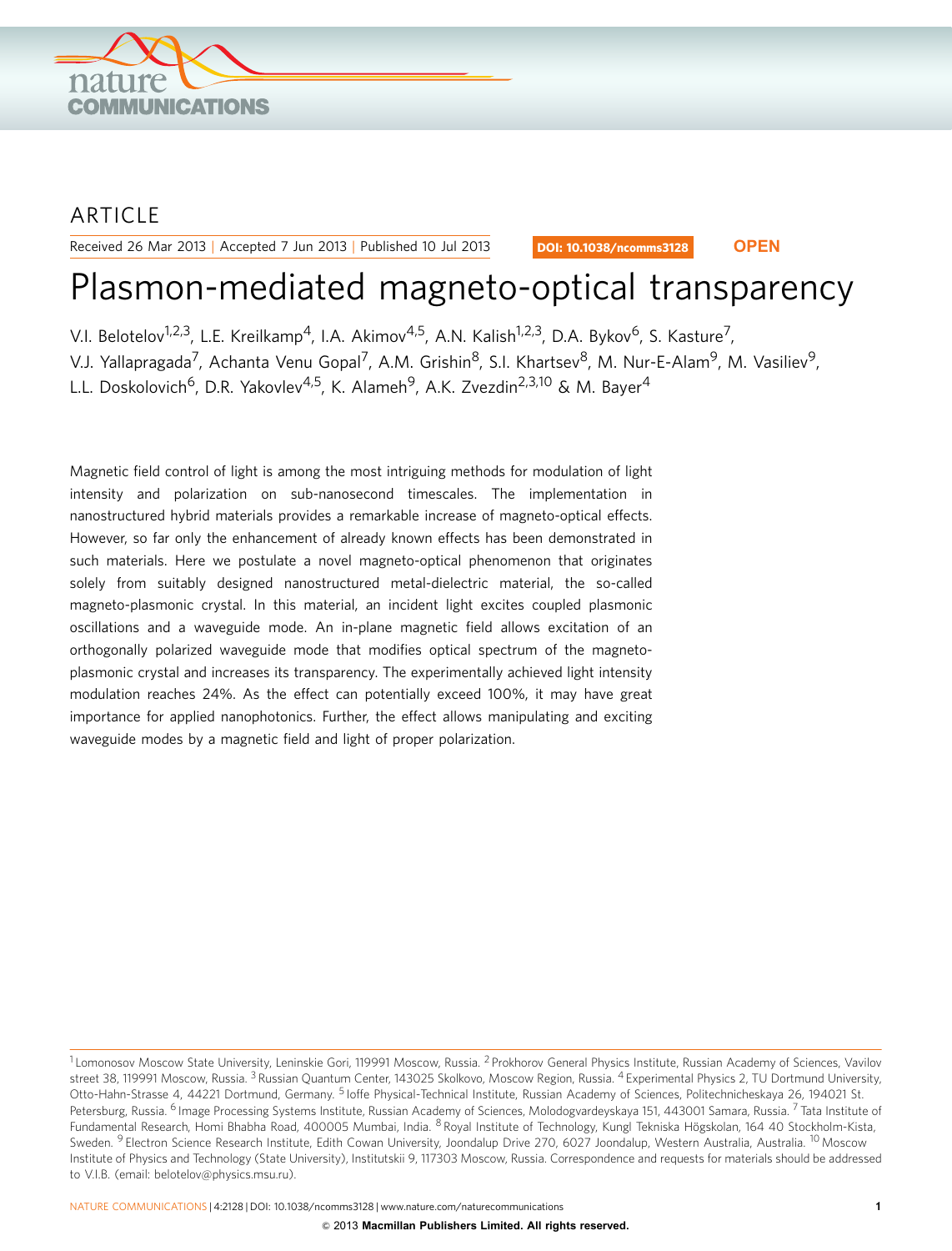<span id="page-3-0"></span>The magneto-optical activity of a magnetized medium is<br>mainly described by its gyration g in the non-diagonal<br>terms of the permittivity tensor<sup>1</sup>. Effects that are quadratic<br>in magnetization **M** are also determined by the mainly described by its gyration  $g$  in the non-diagonal in magnetization M are also determined by the magnetizationinduced changes of the diagonal elements of the permittivity tensor  $\varepsilon$  (Methods). For materials of cubic symmetry,  $\rho$  is proportional to M. In bulk, these terms lift the degeneracy of electromagnetic modes with respect to light polarization, inducing a splitting between orthogonally circularly or linearly polarized modes. This splitting gives rise to the Faraday or Voigt magneto-optical effects<sup>[1](#page-7-0)</sup>. In a spatially confined medium, the electromagnetic mode structure is more complex. Further, an external magnetic field can modify frequencies and distributions of the modes giving rise to a multifaceted phenomenology<sup>2-5</sup>. An additional degree of freedom opens up in metal-dielectric nanocomposites $6.7$  as well as periodic magnetic structures with the period close to the wavelength of a mode<sup>8-15</sup>.

Periodic structures with metallic and dielectric constituents plasmonic crystals—can support surface plasmon polaritons along with waveguide modes<sup>16</sup>. Magneto-induced changes of sample transmittance and reflectance due to cyclotron resonance were predicted for plasmonic crystals containing perforated nonmagnetic materials with a Drude ac conductivity tensor $17,18$ . However, this effect requires rather large external magnetic fields exceeding 1 Tesla. Much smaller values of a control magnetic field are feasible if the plasmonic crystal includes magnetic materials, which is referred to as magneto-plasmonic crystal (MPC). Such an MPC provides outstanding magneto-optical properties as evidenced by significant enhancements of the Faraday and transverse  $Kerr$  effects<sup>19-30</sup>. The mostly pronounced  $effects<sup>19-30</sup>$ . The mostly pronounced enhancement of the magneto-optical effects was found for MPCs containing a perforated noble metal stacked on a

magnetic dielectric film<sup>27-30</sup>. Because of their constituents, such MPCs have a large specific Faraday rotation due to the magnetic dielectric and small optical losses due to the nanostructured noble metal. Physical origin of such an enhancement is related to the excitation of the surface plasmon polaritons and waveguide modes of the MPC, which, on the one hand, leads to resonances in the transmittance and reflectance spectra that are sensitive to the magnetic field and, on the other hand, increases the effective length of light interaction with the magnetized medium.

Here we demonstrate that apart from enhancing established magneto-optical effects, MPCs can also be used to generate novel phenomena. In particular, we report about a new magnetophotonic effect in the longitudinal magnetization configuration by which the MPC transparency is resonantly increased by about 24%. The effect may be increased even further by using materials with better magneto-optical quality, making it attractive for applications in modern telecommunication devices.

## Results

Eigenmodes of the MPC. We consider an MPC consisting of three layers. From bottom to top the layer sequence is (Fig. 1a): a non-magnetic dielectric substrate, followed by a magnetic dielectric layer, and a thin gold film stacked on top. The latter is periodically perforated by parallel slits with period d. The lower refractive index of the substrate relative to one of the magnetic layer ensures the existence of guided optical modes in the magnetic layer.

In absence of an external magnetic field, the magnetic layer is demagnetized (Fig. 1a). Then the eigenmodes hosted by the MPC are surface plasmons as well as waveguided transverse magnetic



Figure 1 | Electromagnetic modes of the MPC. (a,c) Schematics of MPCs in (a) demagnetized (multidomain) and (c) longitudinally magnetized conditions. The MPC consists of a gold grating of height  $h_{gr}$  stacked on a smooth ferromagnetic dielectric of thickness  $h_m$  grown on a non-magnetic substrate. The gold grating has period d and slit width r. (b,d) Optical modes that can be excited by incident TM-polarized light (E field is perpendicular to the gold slits) for the (b) demagnetized and (d) longitudinally magnetized structure. The long blue arrows represent the principal field components associated with TM and TE modes in the non-magnetic case, whereas the short red arrows indicate the components induced by the longitudinal magnetization.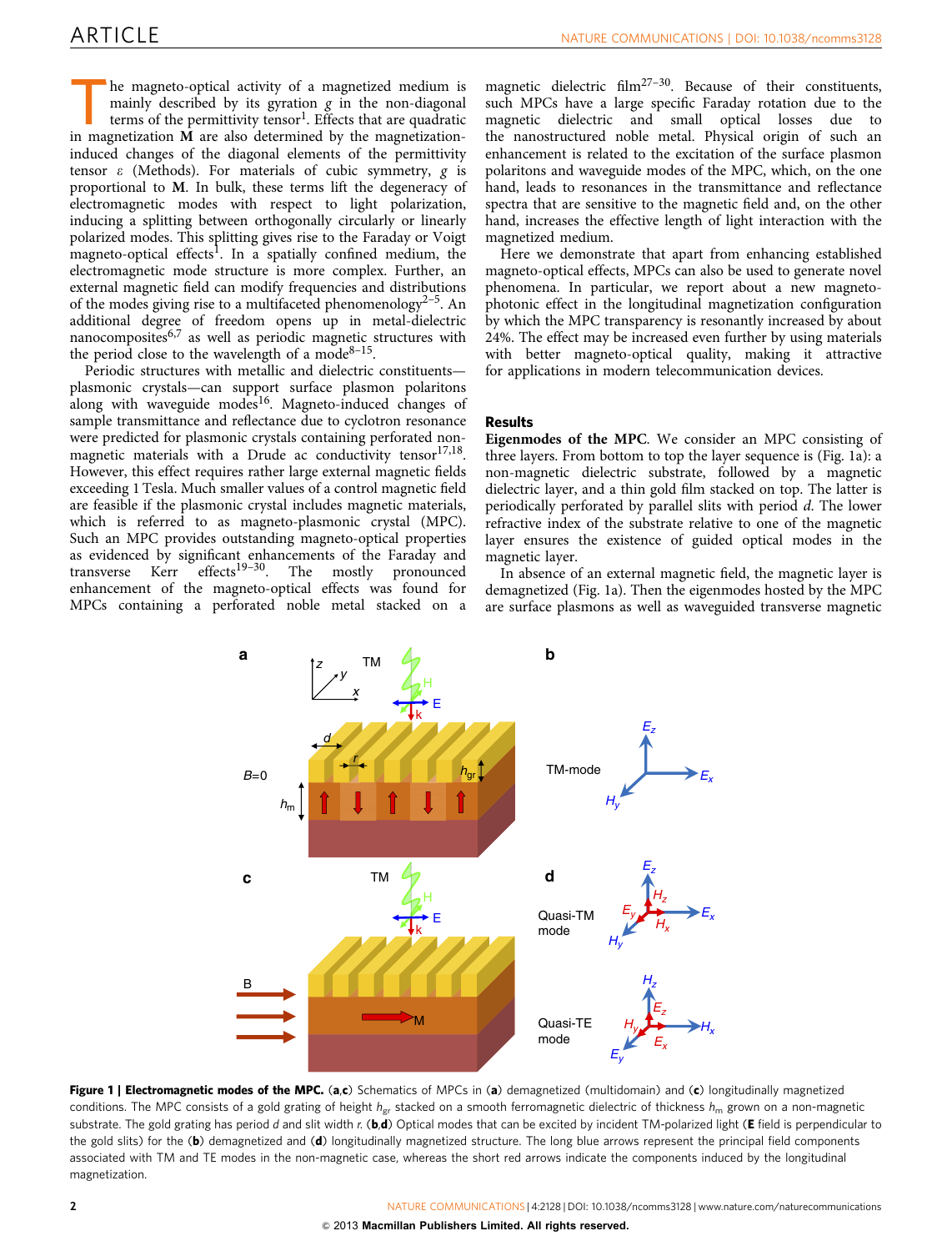(TM) or transverse electric (TE) waves. The TM and TE modes are mostly localized in the magnetic layer. Nevertheless, they are (especially the TM mode) sensitive to the permittivity of the adjacent metal and therefore also have plasmonic character. The TM and TE modes have three non-zero field components  $H_y^{\text{TM}}, E_x^{\text{TM}}, E_z^{\text{TM}}$  ([Fig. 1b\)](#page-3-0) and  $E_y^{\text{TE}}, H_x^{\text{TE}}, H_z^{\text{TE}}$ , respectively. The periodic perforation of the gold layer leads to Bloch wave character of these modes and to their leakage into the surrounding air so that the modes have a significant role for the optical far-field response of the structure. Indeed, these modes cause resonances with non-symmetric Fano-shape in the transmittance  $T$  and reflectance  $R$  spectra<sup>[31](#page-8-0)</sup>.

The TM and TE modes can be excited by the incident light with momentum component  $k_x^{(i)}$  if momentum conservation is fulfilled:  $k_x^{(i)} = \kappa + \dot{G}_m$ , where  $G_m = 2\pi m/d$ ,  $\kappa$  is the mode wavenumber and  $m$  is an integer. In addition, the incident light wave must have the proper polarization so that it has at least one component along the electromagnetic field of the mode. For example, a TE mode can be excited only if the incident wave has a  $E<sub>v</sub>$  field component, which is satisfied for TE-polarized illumination (E field is along the slits).

An external DC magnetic field  $B$ , applied along the *x*-axis, magnetizes the magnetic layer of the MPC longitudinally ([Fig. 1c](#page-3-0)) so that non-diagonal terms of the tensor  $\varepsilon$  appear:  $\varepsilon_{yz}$  =  $\varepsilon_{zy}$  = ig. Their presence transforms the modes into 'quasi-TM' and 'quasi-TE' modes [\(Fig. 1d](#page-3-0)). Besides the TM components, the quasi-TM mode also contains TE components:  $E_y^{\text{TM}}, H_x^{\text{TM}}, H_z^{\text{TM}}$ . Vice versa, the quasi-TE mode acquires TM components:  $H_y^{\text{TE}}, E_x^{\text{TE}}, E_z^{\text{TE}}$ . Because all six field components are non-zero for both modes, those modes can be excited by the incident light of any polarization.

For normal incidence of the TM-polarized (E is perpendicular to the slits) light experimentally studied here, the excited waveguide modes have the  $E_x$  and  $H_y$  components of even parity in  $x$ , as inherent in the incident radiation. These modes are quasi-TM and quasi-TE ones with the following form of Bloch–Fourier series expansion:

$$
H_y^{\text{TM}}(x, z) = \sum_{m=0}^{\infty} U^{\text{TM}}(G_m, z) \cos(G_m x),
$$
  
\n
$$
E_y^{\text{TM}}(x, z) = g \sum_{m=0}^{\infty} F(G_m, z) U^{\text{TM}}(G_m, z) \sin(G_m x),
$$
  
\n
$$
E_y^{\text{TE}}(x, z) = \sum_{m=0}^{\infty} U^{\text{TE}}(G_m, z) \sin(G_m x),
$$
  
\n
$$
H_y^{\text{TE}}(x, z) = g \sum_{m=0}^{\infty} G(G_m, z) U^{\text{TE}}(G_m, z) \cos(G_m x),
$$
  
\n(1)

where UTM/TE are Fourier amplitudes of Bloch envelopes for principal components of the quasi-TM/quasi-TE modes,  $F(\kappa, z)$ and  $G(\kappa, z)$  are defined by the parameters of the magnetic layer waveguide (Methods). According to equation 1, the admixed components of the modes are proportional to  $g$  and, consequently, to the magnetization.

The appearance of the admixed field components can also be understood in terms of the TM–TE mode conversion taking place in the longitudinally magnetized waveguide due to the circular birefringence<sup>3</sup>. However, this reasoning becomes cumbersome for the case of a standing wave. Moreover, for symmetry reasons, no transformation of light polarization occurs in the far field for normal incidence.

Longitudinal magneto-photonic intensity effect. The mode wavenumber of the quasi-TM and quasi-TE modes in the longitudinally magnetized structure changes according to (Methods):

$$
\kappa(g) = \kappa_0 (1 + \tilde{g} g^2). \tag{2}
$$

For typical values of  $g$ , the shift of Fano resonances induced by these changes is relatively small and therefore would result only in small modifications of the transmittance/reflectance spectra.

A considerably larger effect is expected to come from the magnetization-induced changes of the field distributions of the modes. The key point in that respect is that because of the appearance of the TM components in the quasi-TE mode, this mode can be excited by light of TM polarization. The excited quasi-TE mode takes a fraction of the incident optical energy, changing the overall absorbed energy by  $\Delta A$ . Equation 1 implies that the quasi-TE mode amplitude is proportional to the gyration g. Consequently,  $\Delta A \propto g^2$ , and because of energy conservation, the changes in transmittance  $\Delta T$  and reflectance  $\Delta R$  are also quadratic in g. For zeroth order of diffraction, the considered magneto-optical intensity effect can be described by the relative difference between the transmittance coefficients  $T_M$  and  $T_0$  of the magnetized and the demagnetized structure: the magnetized and the demagnetized structure:  $\delta = (T_M - T_0)/T_0$  observed at the TE-mode eigenfrequencies. Because the longitudinal magnetization of the MPC also modifies the field of the TM modes by inducing TE components, one should expect intensity variation at the TM-mode resonances as well.

A similarly defined intensity-related effect, but of different origin, was studied in conventional magneto-optics of smooth ferromagnets, and was called orientational effect<sup>32,33</sup>. However, for illumination polarized along the magnetization, the orientational effect vanishes<sup>[33](#page-8-0)</sup>. Therefore, the effect considered here has to be regarded as novel, with the most prominent feature being that the effect is exclusively caused by the excitation of eigenmodes of the nanostructured medium so that it may be termed 'longitudinal magneto-photonic intensity effect' (LMPIE).

Experimental demonstration. To provide a proof-of-principle demonstration of the effect, we fabricated several MPCs, and the highest value of the LMPIE is found for the sample based on a 1,270-nm thick magnetic film of composition  $Bi_{2.97}Er_{0.03}$  $Fe<sub>4</sub>Al<sub>0.5</sub>Ga<sub>0.5</sub>O<sub>12</sub>$ , possessing a large real part of gyration  $g = 0.015$ and a low absorption coefficient  $\alpha = 400 \text{ cm}^{-1}$  [\(ref. 34](#page-8-0)) at 840 nm. The other prominent feature of this sample is that it was designed such that the dispersion curves of the principal TM and TE modes corresponding to  $m = 2$  intersect at the  $\Gamma$  point ( $\kappa = 0$ ) of the Brillouin zone. As a consequence, both modes can be excited by normally incident light of the same frequency. The MPC has a gold grating with period  $d = 661$  nm, height  $h_{\text{gr}} = 67$  nm and slit width  $r = 145$  nm.

The LMPIE was observed in transmission (Methods). Intensities of the zeroth-diffraction-order-transmitted light for demagnetized and longitudinally magnetized MPCs were compared to determine the parameter  $\delta$  that characterizes the LMPIE. First, we checked that no intensity modulation occurs for the bare magnetic film [\(Fig. 2a](#page-5-0), green curve). Thereafter, we measured the LMPIE for the MPC illuminated with normally incident TMpolarized light and found that the longitudinally applied magnetic field resonantly increases MPC transparency by 24% at  $\lambda = 840$ nm ([Fig. 2a\)](#page-5-0). There are also resonances at about 825 and 801 nm, though their values are several times smaller. Numerical modelling results (blue curve in [Fig. 2a](#page-5-0)) agree closely with the experimental data (Methods).

Properties of the LMPIE. The transmittance spectrum demonstrates three Fano resonances clearly related to excitation of TM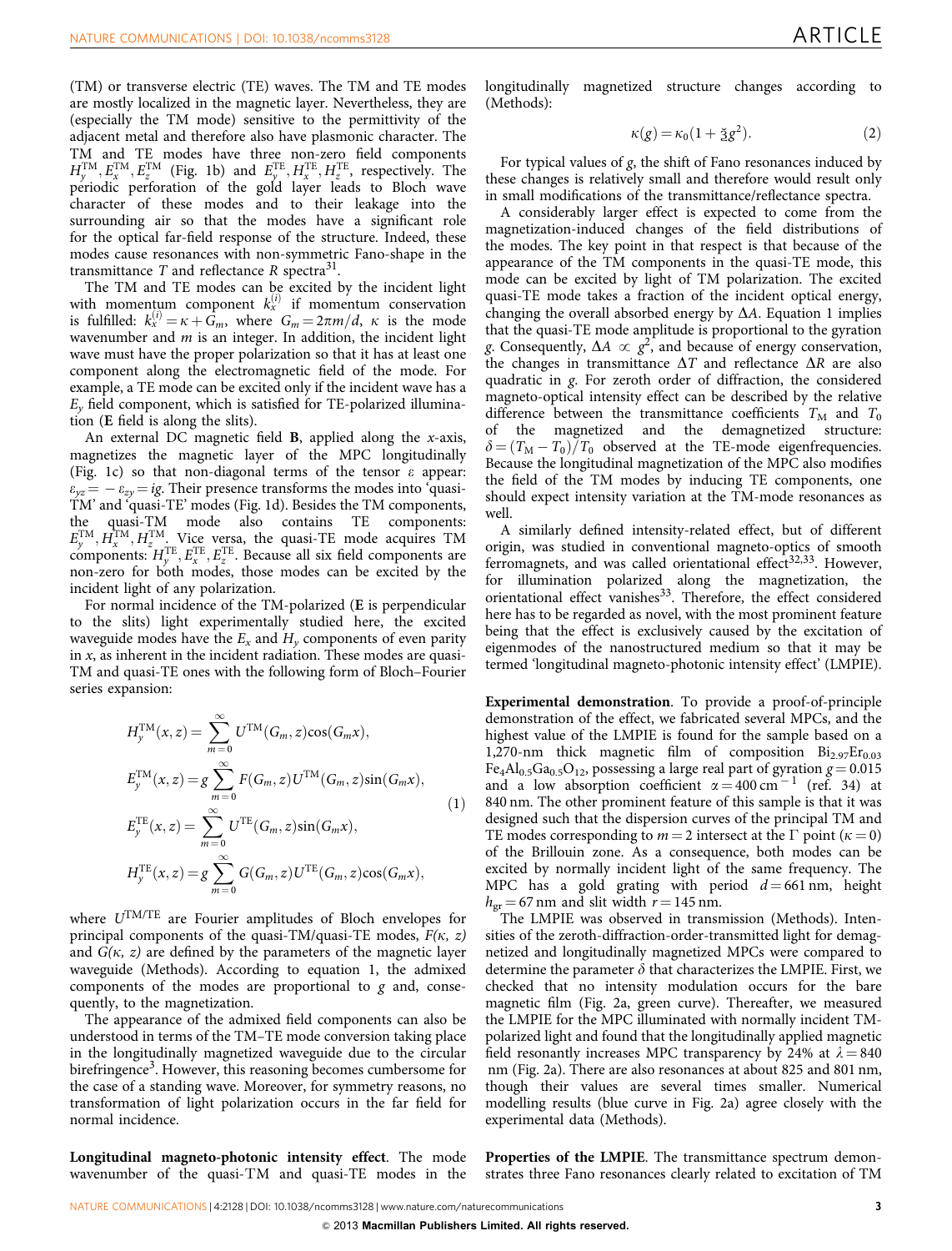<span id="page-5-0"></span>

Figure 2 | Experimentally measured magneto-photonic effect for modulating the intensity of the transmitted light. (a) Spectrum of the LMPIE when a magnetic field  $B = 320$  mT reaching almost the saturation value is applied. Blue curve shows calculated  $\delta$ . There is no LMPIE for the bare magnetic film (green curve). (b) Spectrum of the optical transmittance for the demagnetized structure. Black and red arrows indicate calculated spectral positions of the quasi-TM and quasi-TE resonances, respectively. The modes are denoted by the number of their  $H_v$  or  $E_v$  field maxima along the z axis. The light is TM-polarized and hits the sample under normal incidence. All measurements were performed at room temperature. The MPC sample parameters are:  $d = 661$  nm,  $h_{gr} = 67$  nm,  $r = 145$  nm and  $h_m = 1,270$  nm (see [Fig. 1a\)](#page-3-0).

modes whose spectral positions (shown by the black arrows in Fig. 2b) were calculated by the scattering-matrix method (see Methods). The calculated spectral positions of the quasi-TE modes indicated by the red arrows in Fig. 2a, on the other hand, confirm that excitation of these modes is responsible for the LMPIE peaks. A longitudinal magnetic field causes almost no shift of the Fano resonances but modifies their shapes substantially. That is why the LMPIE spectral lines have rather complex multiple peak character. An important feature of the designed MPC is that the TE-mode resonance is tuned away from the transmittance minimum, allowing one to simultaneously have high transmittance (see for example, the negative peak of  $\delta = -10.3\%$  at  $\lambda = 842$  nm in Fig. 2a).

The LMPIE shows maximum values of about 24% at  $\lambda = 840$  nm where both quasi-TE and quasi-TM mode resonances are excited. Simultaneous excitation of the two orthogonal modes allows more efficient trapping of the TM-polarized illumination

and its conversion into the quasi-TE mode due to the applied magnetic field. This is also supported by the spatial distribution of the E field of the optical wave inside the magnetized MPC, calculated at the two quasi-TE-mode resonances (at 840 and 801 nm) ([Fig. 3a,c](#page-6-0)). Coloured contour plot depicts  $E_y$ , which is one of the principal field components of the quasi-TE mode. Squares of the quasi-TE-mode amplitude differ by a factor of 14, and the larger the amplitude of the TE-mode, the larger the effect in the far field, that is, the LMPIE. In the case of a demagnetized MPC, the quasi-TE mode vanishes demonstrating the near-field aspect of the LMPIE, that is, switching on and off of the quasi-TE mode by the external magnetic field ([Fig. 3b,d](#page-6-0)).

At normal incidence, only the intensity of the transmitted light is sensitive to the MPC magnetization and there is no Faraday effect, that is, the polarization state of the transmitted light is unaltered. For moderate oblique incidence, the LMPIE remains present and the Faraday effect appears; however, the polarization rotation does not exceed  $10^{-2}$  degree. The LMPIE takes largest values at the degenerate resonances of the quasi-TE and quasi-TM modes taking place at the angle of incidence  $\theta = 0^{\circ}$ ,  $\lambda = 840$ nm and  $\theta = \pm 2^{\circ}$ ,  $\lambda = 830$  nm ([Fig. 4a](#page-6-0)).

The LMPIE is quadratic in the longitudinal magnetization of the MPC, which is supported by a parabolic dependence of the effect on the external magnetic field **B** for  $B < 30$  mT ([Fig. 4b](#page-6-0)). Though the saturation occurs for  $B = 360$  mT, the LMPIE is quite large even for much smaller magnetic fields. The saturation magnetic field could be diminished down to 10 mT if a magnetic film possessing easy in-plane magnetic anisotropy is used instead.

## **Discussion**

The measured magneto-photonic intensity effect with 24% modulation can be considered giant because its origin is second-order in g. This becomes even more evident if compared with the orientational effect, which is also quadratic in  $g$ . For the same bare magnetic film, the orientational effect is negligible:  $\delta \sim 10^{-5}$  (as calculated for normal incidence and illumination polarized perpendicularly to M). For metallic ferromagnetics, it reaches maximum values of  $\delta \sim 10^{-3}$  (Krinchik and Gushchin<sup>33</sup>).

The other MPC sample was based on  $Bi_2Dy_1Fe_4Ga_1O_{12}$ magnetic film of thickness  $h_m = 873$  nm. It has reduced magneto-optical quality (near the quasi-TE-mode resonance at  $\lambda = 703$  nm,  $g = 0.0023$  and  $\alpha = 820$  cm<sup>-1</sup>) [\(ref. 35\)](#page-8-0). As a result, we measured peak value of  $\delta$  as 0.85% only. It proves that the LMPIE is crucially dependent on the magneto-optical quality of the magnetic film. Thus, assuming an MPC with a magnetic layer of Bi<sub>3</sub>Fe<sub>5</sub>O<sub>12</sub> having  $g = 0.049$  and  $\alpha = 580$  cm<sup>-1</sup> at 805 nm [\(ref.](#page-8-0) [36\)](#page-8-0), our calculations demonstrate that the LMPIE can be optimized potentially, leading to  $\delta$  exceeding 100%.

In summary, we demonstrated a new magneto-photonic effect in the longitudinal magnetization configuration for modulating the transparency of the nanostructured sample. Its experimentally observed value  $\delta$  reaches 24%, which can be considered as a giant value. The modulation level can be increased even further by using materials with better magneto-optical quality, manifesting the relevance of the LMPIE for applications in modern telecommunication devices. Moreover, recent results on the inverse Faraday effect  $37$  suggest that the LMPIE might be used for all-optical light modulation on sub-nanosecond timescales. On the other hand, the effect of mode switching is of great perspective for active plasmonics and metamaterials<sup>[38,39](#page-8-0)</sup>. For example, it might be used in optical transistors to allow efficient control of light propagation in magnetic waveguides through nonlinear interaction<sup>[40](#page-8-0)</sup> with the excited modes of the MPC.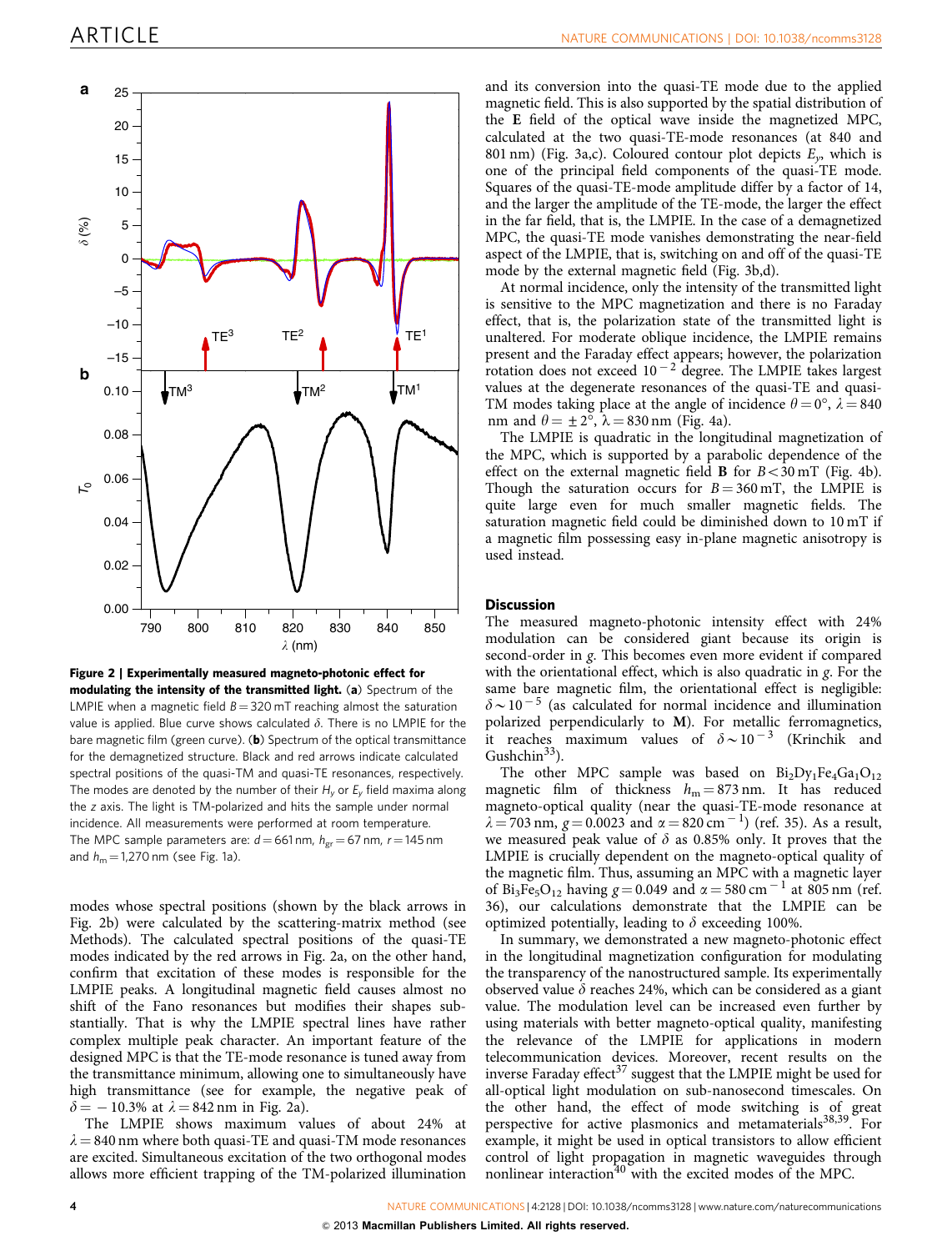<span id="page-6-0"></span>

Figure 3 | Magneto-photonic effect in the optical near field. Calculated spatial distributions of the optical electric field component  $E_v$  (shown by the coloured contour plots). The component of the electric field lying in the plane perpendicular to the slits  $E_{\parallel}$  ( $E_{\parallel} = E_x \mathbf{e}_x + E_z \mathbf{e}_z$ , where  $\mathbf{e}_x$  and  $\mathbf{e}_z$  are unit vectors along the x and z axis, respectively) is shown by arrows. Four cases are presented: (a) longitudinally magnetized MPC at the almost degenerate TM- and TE-mode resonance (at  $\lambda = 840$  nm), (b) demagnetized MPC at  $\lambda = 840$  nm, (c) longitudinally magnetized MPC at the solitary TE resonance (at  $\lambda = 801$  nm) and (d) demagnetized MPC at  $\lambda = 801$  nm. The light hits the sample under normal incidence and is TM-polarized. Parameters of the MPC correspond to the experimentally studied structure. Full magnetization saturation in the external magnetic field is assumed.  $E_v$  and  $E_{\parallel}$  are shown at times when their respective values are maximum.



Figure 4 | Incidence angle and magnetic field dependences of the LMPIE. (a) Contour plot of the incidence angle dependence was measured for TMpolarized illumination and B  $=$  320 mT. The LMPIE is largest at the degenerate resonances of the quasi-TE and quasi-TM modes (at  $\theta$   $=$  0°,  $\lambda$   $=$  840 nm and  $\theta = \pm 2^{\circ}$ ,  $\lambda = 830$  nm). (b) Magnetic field dependence measured at the highest resonant maximum of  $\delta$  at  $\lambda = 840$  nm and for TM-polarized illumination hitting the sample normally. The inset shows a close-up of the low magnetic field region demonstrating a quadratic B-field dependence.

## **Methods**

Field and dispersion of the electromagnetic modes of the MPC. Optical properties of a medium magnetized along the x-axis are characterized by the permittivity tensor e:

$$
\varepsilon = \begin{pmatrix} \varepsilon_2 & 0 & 0 \\ 0 & \varepsilon_2 + b & -ig \\ 0 & ig & \varepsilon_2 + b \end{pmatrix} . \tag{3}
$$

For magnetic dielectrics at optical frequencies, the following inequalities are fulfilled:  $b < g < \varepsilon_2$ , and the permeability  $\mu$  is close to 1. The constants g and b are linear and quadratic in magnetization, respectively, which can be written in the form  $b = a g^2$ , where a is a magnetization-independent coefficient. Consequently, the contribution of b causes only renormalization of the coefficients in the expressions describing the magneto-optical effect as compared with the case of  $b = 0$ . Moreover, numerical modelling shows that the contribution of b to the effect is much smaller than the contribution by the  $g^2$  term. That is why in the following analysis we argue in terms of  $g$ , assuming that the contribution of  $b$  is implicitly taken into account in the corresponding coefficients.

Let us first consider the MPC structure in which the metal grating is substituted with a smooth metal. The solutions of the Maxwell's equations corresponding to waveguide modes are found in the following form (the coordinate axes are shown in [Fig. 1](#page-3-0)): in the metal:

$$
\mathbf{E} = \left( A_1 \mathbf{e}_1^{(\text{TE})} + B_1 \mathbf{e}_1^{(\text{TM})} \right) \exp(i[\kappa x + i\gamma_1 z - \omega t]),\tag{4}
$$

in the magnetic layer:

$$
\mathbf{E} = \left( K_1 \mathbf{e}_2^{(1)} \exp(i\gamma_+ z) + K_2 \mathbf{e}_2^{(2)} \exp(-i\gamma_+ z) + K_3 \mathbf{e}_2^{(3)} \exp(i\gamma_- z) + K_4 \mathbf{e}_2^{(4)} \exp(-i\gamma_- z) \right) \exp(i[\kappa x - \omega t])
$$
\n(5)

and in the substrate:

$$
\mathbf{E} = \left(A_3 \mathbf{e}_3^{\text{(TE)}} + B_3 \mathbf{e}_3^{\text{(TM)}}\right) \exp(i[\kappa x - i\gamma_3 z - \omega t]),\tag{6}
$$

where  $\gamma_{1,3} = (\kappa^2 - \varepsilon_{1,3}\omega^2 c^{-2})^{1/2}$ ,  $\kappa$  is the mode wavenumber,  $\varepsilon_1$  and  $\varepsilon_3$  are dielectric constants of the metal and substrate, respectively,  $\omega$  is the frequency,  $c$  is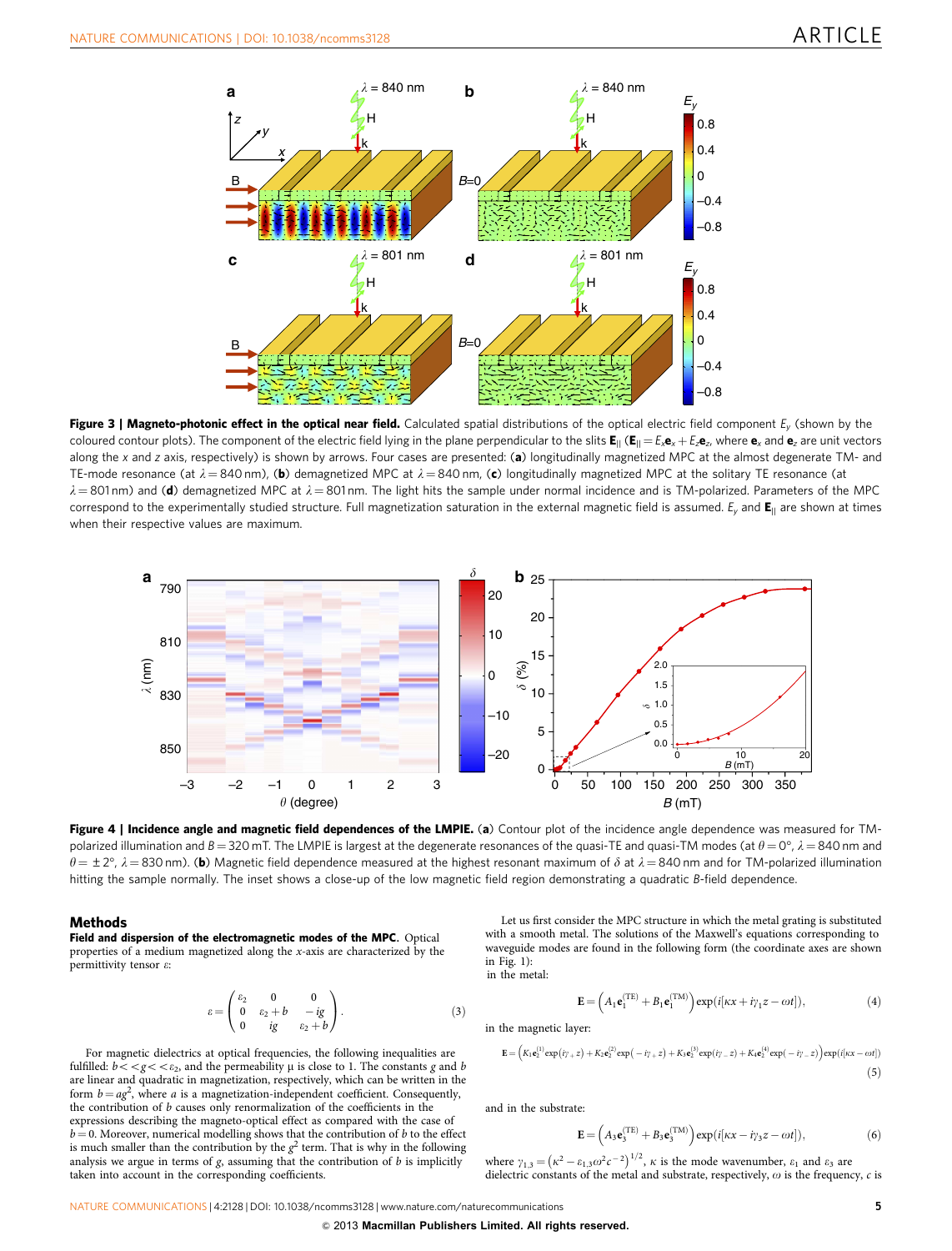<span id="page-7-0"></span>the speed of light in vacuum,  $e_i^{(j)}$  is the unit electric field vector corresponding to polarization denoted by (j), and coefficients  $A_i$ ,  $B_i$  and  $K_i$  are to be found (see below). Note that the electromagnetic field in the magnetic layer consists of four plane waves with different polarization states, whereas in surrounding media, it contains both TE and TM components. For magnetic media  $\gamma_{\pm}$  and  $\mathbf{e}_2^{(j)}$  are found from the Fresnel equation:

$$
n^2 \mathbf{e} - \mathbf{n}(\mathbf{n} \cdot \mathbf{e}) = \varepsilon \mathbf{e},\tag{7}
$$

where **n** denotes the refraction vector  $\mathbf{n} = \{\kappa; 0; \pm \gamma_{\pm}\}\$ .  $\gamma_{\pm}$  can be represented as  $\gamma_{\pm} = \gamma_2 \pm \Delta \gamma_{\pm}(g)$ , where  $\gamma_2 = (\varepsilon_2 \omega^2 c^{-2} - \kappa^2)^{1/2}$  and  $\Delta \gamma_{\pm}$  is a magneto-optical contribution. Taking into account the boundary conditions for E and H vectors at the metal/magnetic dielectric and magnetic dielectric/substrate interfaces, the following dispersion equation is obtained:

$$
\Phi(\kappa, \omega) = g^2 \Psi(\kappa, \omega),\tag{8}
$$

where  $\Phi(\kappa, \omega) = \eta_2(\eta_1 + \eta_3) + (\eta_1 \eta_3 - \eta_2^2) \tan(\gamma_2 h_m)$ ,  $\eta_i = \gamma_i / \varepsilon_i$  for the 'quasi-TM' modes and  $\eta_i = \gamma_i$  for the 'quasi-TE' modes,  $h_m$  is the magnetic layer thickness and  $\Psi(\kappa, \omega)$  is determined by the optical and geometrical parameters of the structure (the expression for  $\Psi(\kappa, \omega)$  is not presented because of its complexity). Excluding some specific cases when  $(\partial \Phi / \partial \kappa)(\kappa_0, \omega) = 0$ , where  $\kappa_0$  is the mode wavenumber for the demagnetized system ( $\Phi(\kappa_0, \omega) = 0$ ), and taking into account the smallness of g, it follows from equation 8 that the magnetic contribution to  $\kappa$  is quadratic in  $g$ :

$$
\frac{\partial \Phi}{\partial \kappa}(\kappa_0, \omega)(\kappa - \kappa_0) = g^2 \Psi(\kappa_0, \omega), \tag{9}
$$

which leads to equation 2:  $\kappa = \kappa_0(1 + \check{2}g^2)$ , where  $\check{2} = \Psi(\kappa_0, \omega) \kappa_0^{-1} [(\partial \Phi / \partial \kappa)(\kappa_0, \omega)]^{-1}$ .

The coefficients  $A_i$ ,  $B_i$  and  $K_i$  in equation 4 are found by applying boundary conditions for E and H vectors at the two interfaces. Substituting those coefficients in equation 4 reveals that all six components of the electromagnetic field are nonzero, but the admixed components for either of the two modes vanish for  $g = 0$ . In the linear in g approximation, one can find that the admixed components are proportional to g, whereas the principal components are magnetization independent:

for the 'quasi-TM' modes:

$$
E_y^{\text{TM}} = g\bar{F}(\kappa, z)H_y^{\text{TM}},\qquad(10)
$$

for the 'quasi-TE' modes:

$$
H_y^{\text{TE}} = g\bar{G}(\kappa, z)E_y^{\text{TE}}.
$$
\n(11)

For given magnetization direction, the functions  $\bar{F}(\kappa, z)$  and  $\bar{G}(\kappa, z)$  are odd in  $\kappa$ . The explicit formulas for  $\bar{F}(\kappa, z)$  and  $\bar{G}(\kappa, z)$  have rather complicated form and are not presented here.

The presence of the periodic array of slits in the metal layer makes the modes Bloch waves:

$$
\mathbf{E}(x, z) = \mathbf{U}(x, z) \exp(i\kappa x), \tag{12}
$$

where  $U(x, z)$  is a periodic function of x and thus can be expanded in a Fourier series, so that:

$$
\mathbf{E}(x,z) = \sum_{m} \mathbf{U}_{m}(z) \exp[i(\kappa + (2\pi/d)m)x], \qquad (13)
$$

where  $m$  is an integer and  $d$  is the grating period. If the slit width is rather small in comparison with the period, then the electromagnetic field distribution for each of the terms in equation 13 is not greatly affected by the slits, as the field is concentrated mostly inside the magnetic layer. It implies that their wavenumbers  $k\bar{k} = \kappa + 2\pi m/d$  and therefore the Bloch wavenumber  $\kappa$  can be estimated by

equation 2, and equations 10 and 11 also conserve their form for each term in equation 13 in the presence of the slits.

At  $\kappa = 0$ , equation 13 for the principal components of the quasi-TE and quasi-TM modes takes the form:

$$
H_y^{\text{TM}}(x,z) = \sum_m \bar{U}^{\text{TM}}(2\pi m/d, z) \exp(2i\pi m x/d),
$$
  
\n
$$
E_y^{\text{TE}}(x,z) = \sum_m \bar{U}^{\text{TE}}(2\pi m/d, z) \exp(2i\pi m x/d).
$$
 (14)

Applying equations 10 and 11 for each term in equation 14, we derive the expressions for the admixed components:

$$
E_y^{\text{TM}}(x,z) = g \sum_m \bar{F}(2\pi m/d, z) \bar{U}^{\text{TM}}(2\pi m/d, z) \exp(2i\pi m x/d),
$$
  
\n
$$
H_y^{\text{TE}}(x,z) = g \sum_m \bar{G}(2\pi m/d, z) \bar{U}^{\text{TE}}(2\pi m/d, z) \exp(2i\pi m x/d).
$$
 (15)

Taking into account that  $\bar{F}(\kappa,z)$  and  $\bar{G}(\kappa,z)$  are odd in  $\kappa$ , we come to equation 1.

Fabrication. The MPC structure was fabricated by the following procedure. The magnetic layer of bismuth-substituted rare-earth iron garnet with composition  $Bi_{2.97}Er_{0.03}Fe_4Al_{0.5}Ga_{0.5}O_{12}$  was deposited on the gadolinium gallium garnet substrate by rf-magnetron sputtering of the composite  $3.2 \text{Bi}_2\text{O}_3 + 4 \text{Fe}_2\text{O}_3 +$  $0.5Al_2O_3 + 0.5Ga_2O_3 + 0.03Er_2O_3$  oxide target in a 25-mTorr Ar-O2 (4:1) gas mixture at a substrate temperature of 580 °C and rf-power density of 10 W cm<sup>-2</sup>. The film synthesis was finalized with in situ postannealing at  $550\,^{\circ}\text{C}$  for 10 min at 500 Torr of oxygen pressure<sup>34</sup>. The epitaxial quality of the magnetic film was confirmed by X-ray diffraction patterns. The film shows a uniaxial magnetic anisotropy and a maze-like domain structure of 1 µm typical domain width. The gold grating was fabricated by thermal deposition of a gold layer onto the iron garnet film and subsequent electron beam lithography combined with reactive ion etching by an Ar-ion plasma. Grating period and slit width were determined from atomic force microscopy.

All magneto-optical measurements were performed at room temperature. A halogen lamp was used as a white light source. The collimated light was focused on the sample with an achromatic doublet in conjunction with an adjustable iris to reduce the angle of the incoming light cone to  $\langle 1^\circ$ . The focused light spot on the sample was about 200 µm in diameter. The polarization of light with respect to the slits was adjusted with a Glan–Thomson prism. Magnetic fields up to 360 mT were applied in the MPC film plane and perpendicularly to the grating slits. The zerodiffraction order-transmitted light was collimated by an achromatic lens and focused on the entrance slit of a spectrograph. The later has linear dispersion of 6.4 nm/mm and is equipped by a charge-coupled device camera, which provides an overall spectral resolution of 0.3 nm.

Numerical simulation. The electromagnetic modelling was performed using the Rigorous Coupled-Wave Analysis technique extended to the case of gyrotropic materials<sup>41</sup>. The eigenfrequencies of the guided modes of the structure were determined by the scattering-matrix method $42$ . For the modelling of the experimentally studied MPC with the  $Bi_{2.97}Er_{0.03}Fe_4Al_{0.5}Ga_{0.5}O_{12}$  ferromagnetic film, the permittivity  $\varepsilon$  and the gyration g were taken from experiment and from Dzibrou and Grishin<sup>[36](#page-8-0)</sup> (for example, at 840 nm,  $\varepsilon = 6.440 + 0.012i$ ,  $g = 0.015 - 0.001i$  and  $b = 4 \times 10^{-5}$ ). Dispersion of both quantities was taken into account. For the permittivity of gold, we used the experimental data from Johnson and Christy[43.](#page-8-0) To get optimal correspondence with the experimental data, the gold grating height  $h_{gr}$  and slit width  $r$  were varied during the electromagnetic modelling within their measurement errors. Best matching was found for  $h_{gr} = 67$  nm (experimentally found value of  $h_{gr}$  was 65 nm) and  $r = 145$  nm (experimentally found value of  $r$  was 149 nm).

#### References

- 1. Zvezdin, A. K. & Kotov, V. A. Modern Magnetooptics and Magnetooptical Materials (IOP Publishing, Bristol and Philadelphia, 1997).
- 2. Bi, L. et al. On-chip optical isolation in monolithically integrated nonreciprocal optical resonators. Nat. Photon. 5, 758–762 (2011).
- Dötsch, H. et al. Applications of magneto-optical waveguides in integrated optics: review. J. Opt. Soc. Am. B 22, 240–253 (2005).
- 4. Temnov, V. et al. Active magnetoplasmonics in hybrid metal/ferromagnet/ metal microinterferometers. Nat. Photon. 4, 107–111 (2010).
- 5. Wu, Z., Levy, M., Fratello, V. J. & Merzlikin, A. M. Gyrotropic photonic crystal waveguide switches. Appl. Phys. Lett. 96, 051125 (2010).
- 6. Barthelemy, M. & Bergman, D. J. Faraday effect in composites. Phys. Rev. B 58, 12770–12781 (1998).
- 7. Bergman, D. J. & Strelniker, Y. M. Anisotropic ac electrical permittivity of a periodic metal-dielectric composite film in a strong magnetic field. Phys. Rev. Lett. 80, 857-860 (1998).
- 8. Inoue, M., Khanikaev, A. B. & Baryshev, A. V. in Nanoscale Magnetic Materials and Applications (eds Liu, J. P., Fullerton, E., Gutfleisch, O., Sellmyer & D. J.) 627–660 (Springer Verlag, Dordrecht, 2009).
- 9. Fang, K., Yu, Z., Liu, V. & Fan, S. Ultracompact nonreciprocal optical isolator based on guided resonance in a magneto-optical photonic crystal slab. Opt. Lett. 36, 4254–4256 (2011).
- 10. Belotelov, V. I. & Zvezdin, A. K. Magnetooptics and extraordinary transmission of the perforated metallic films magnetized in polar geometry. J. Magn. Magn. Mater. 300, e260–e263 (2006).
- 11. Bonanni, V. et al. Designer magnetoplasmonics with nickel nanoferromagnets. Nano. Lett. 11, 5333–5338 (2011).
- 12. Banthi, J. C. et al. High magneto-optical activity and low optical losses in metaldielectric Au/Co/Au–SiO2 magnetoplasmonic nanodisks. Adv. Mater. 24, OP36 (2012).
- 13. Osada, M., Hajdukova-Smidova, N., Akatsuka, K., Yoguchi, S. & Sasaki, T. Gigantic plasmon resonance effects on magneto-optical activity of molecularly thin ferromagnets near gold surfaces. J. Mater. Chem. C 1, 2520–2524 (2013).
- 14. Kuzmiak, V., Eyderman, S. & Vanwolleghem, M. Controlling surface plasmon polaritons by a static and/or time-dependent external magnetic field. Phys. Rev. B 86, 045403 (2012).
- 15. Fan, F., Chen, S., Wang, X. -H. & Chang, S. -J. Tunable nonreciprocal terahertz transmission and enhancement based on metal/magneto-optic plasmonic lens. Opt. Express 21, 8614–8621 (2013).
- 16. Christ, A. et al. Optical properties of planar metallic photonic crystal structures: experiment and theory. Phys. Rev. B 70, 125113 (2004).
- 17. Strelniker, Y. M. & Bergman, D. J. Optical transmission through metal films with a subwavelength hole array in the presence of a magnetic field. Phys. Rev. B 59, R12763 (1999).